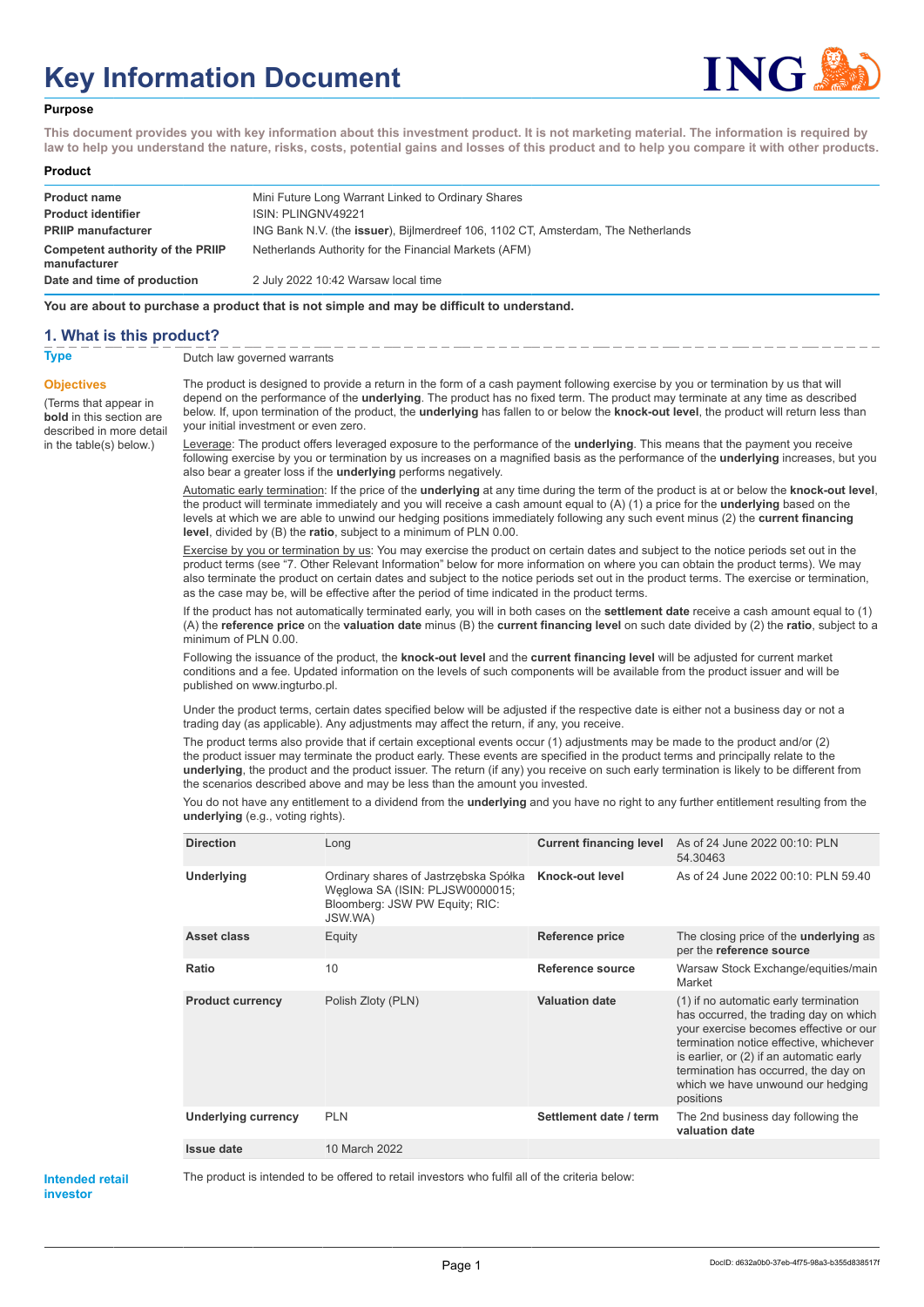- 1. they have advanced knowledge and a comprehensive understanding of the product, its market and its specific risks and rewards, with relevant financial industry experience including either frequent trading or large holdings in products of a similar nature, risk and complexity, either independently or through professional advice;
- 2. they seek hedging and/or leveraged performance, expect the movement in the underlying to perform in a way that generates a favourable return, have an investment horizon of the recommended holding period specified below and understand that the product may terminate early;
- 3. they accept the risk that the issuer could fail to pay or perform its obligations under the product and they are able to bear a total loss of their investment; and
- 4. they are willing to accept a level of risk to achieve potential returns that is consistent with the summary risk indicator shown below.

The product is not intended to be offered to retail clients who do not fulfil these criteria.

# **2. What are the risks and what could I get in return?**

**Risk indicator**

**Performance scenarios**

| เs and what could I get in return?                                                                                                                                                                                                                                                                                                                                                                                                                                                                         |  |                                                                                                                                                                             |  |                              |                    |
|------------------------------------------------------------------------------------------------------------------------------------------------------------------------------------------------------------------------------------------------------------------------------------------------------------------------------------------------------------------------------------------------------------------------------------------------------------------------------------------------------------|--|-----------------------------------------------------------------------------------------------------------------------------------------------------------------------------|--|------------------------------|--------------------|
| Lower risk                                                                                                                                                                                                                                                                                                                                                                                                                                                                                                 |  |                                                                                                                                                                             |  |                              | <b>Higher risk</b> |
|                                                                                                                                                                                                                                                                                                                                                                                                                                                                                                            |  | The risk indicator assumes you keep the product for 1 day. The actual risk can vary significantly if you<br>cash in at an early or a later stage and you may get back less. |  |                              |                    |
| The summary risk indicator is a quide to the level of risk of this product compared to other products. It shows how likely it is that the<br>product will lose money because of movements in the markets or because we are not able to pay you.                                                                                                                                                                                                                                                            |  |                                                                                                                                                                             |  |                              |                    |
| We have classified this product as 7 out of 7, which is the highest risk class. This rates the potential losses from future performance at<br>a very high level, and poor market conditions are very unlikely to impact our capacity to pay you.                                                                                                                                                                                                                                                           |  |                                                                                                                                                                             |  |                              |                    |
| Be aware of currency risk: If the currency of your account is different to the currency of this product, you will be exposed to the risk of<br>suffering a loss as a result of the conversion of the currency of the product into the account currency. This risk is not considered in the<br>indicator shown above.                                                                                                                                                                                       |  |                                                                                                                                                                             |  |                              |                    |
| Be aware of currency risk: If (i) the Underlying is traded in a different currency than PLN the unwind amount will be converted to<br>PLN at the prevailing exchange rate which may result in a loss; or (ii) the currency of your account is different from the Currency of the<br>product, you may be exposed to the risk of suffering a loss as a result of the conversion of the Currency of the product into the account<br>currency. Risk (ii) above is not considered in the indicator shown above. |  |                                                                                                                                                                             |  |                              |                    |
| This product does not include any protection from future market performance so you could lose some or all of your investment.                                                                                                                                                                                                                                                                                                                                                                              |  |                                                                                                                                                                             |  |                              |                    |
| If we are not able to pay you what is owed, you could lose your entire investment.                                                                                                                                                                                                                                                                                                                                                                                                                         |  |                                                                                                                                                                             |  |                              |                    |
| For detailed information about all risks relating to the product please refer to the risk sections of the prospectus and any supplements<br>thereto as specified in the section "7. Other relevant information" below.                                                                                                                                                                                                                                                                                     |  |                                                                                                                                                                             |  |                              |                    |
| Market developments in the future cannot be accurately predicted. The scenarios shown are only an indication of some of the<br>possible outcomes based on recent returns. Actual returns could be lower.                                                                                                                                                                                                                                                                                                   |  |                                                                                                                                                                             |  |                              |                    |
| Investment: PLN 50,000                                                                                                                                                                                                                                                                                                                                                                                                                                                                                     |  |                                                                                                                                                                             |  |                              |                    |
| <b>Scenarios</b>                                                                                                                                                                                                                                                                                                                                                                                                                                                                                           |  |                                                                                                                                                                             |  | 1 day                        |                    |
|                                                                                                                                                                                                                                                                                                                                                                                                                                                                                                            |  |                                                                                                                                                                             |  | (Recommended holding period) |                    |
| <b>Stress scenario</b>                                                                                                                                                                                                                                                                                                                                                                                                                                                                                     |  | What you might get back after costs                                                                                                                                         |  | <b>PLN 0.00</b>              |                    |

| <b>Stress scenario</b>     | What you might get back after costs<br>Percentage return (not annualised) | <b>PLN 0.00</b><br>$-100.00\%$ |
|----------------------------|---------------------------------------------------------------------------|--------------------------------|
| Unfavourable scenario      | What you might get back after costs<br>Percentage return (not annualised) | PLN 8,973.85<br>$-82.05\%$     |
| <b>Moderate scenario</b>   | What you might get back after costs<br>Percentage return (not annualised) | PLN 22.922.52<br>$-54.15%$     |
| <b>Favourable scenario</b> | What you might get back after costs<br>Percentage return (not annualised) | PLN 38,282.35<br>$-23.44\%$    |
|                            |                                                                           |                                |

The average returns shown in the above table are not annualised, which means they may not be comparable to the average returns shown in other key information documents.

This table shows the money you could get back over the next day under different scenarios, assuming that you invest PLN 50,000.

The scenarios shown illustrate how your investment could perform. The recommended holding period for this product is less than one year. The figures are therefore not calculated on a per year basis, but for the recommended holding period. Figures in this section and "4. What are the costs?" are therefore not comparable with figures given for products with a recommended holding period of at least one year. The scenarios presented are an estimate of future performance based on evidence from the past on how the value of this investment varies, and are not an exact indicator. What you get will vary depending on how the market performs and how long you keep the product. The stress scenario shows what you might get back in extreme market circumstances, and it does not take into account the situation where we are not able to pay you.

This product cannot be easily cashed in. This means it is difficult to estimate how much you would get back if you cash in before the recommended holding period. You will either be unable to cash in early or you will have to pay high costs or make a large loss if you do so.

The figures shown include all the costs of the product itself, but may not include all the costs that you pay to your advisor or distributor. The figures do not take into account your personal tax situation, which may also affect how much you get back.

Buying this product holds that you think the price of the underlying will increase.

Your maximum loss would be that you will lose your investment.